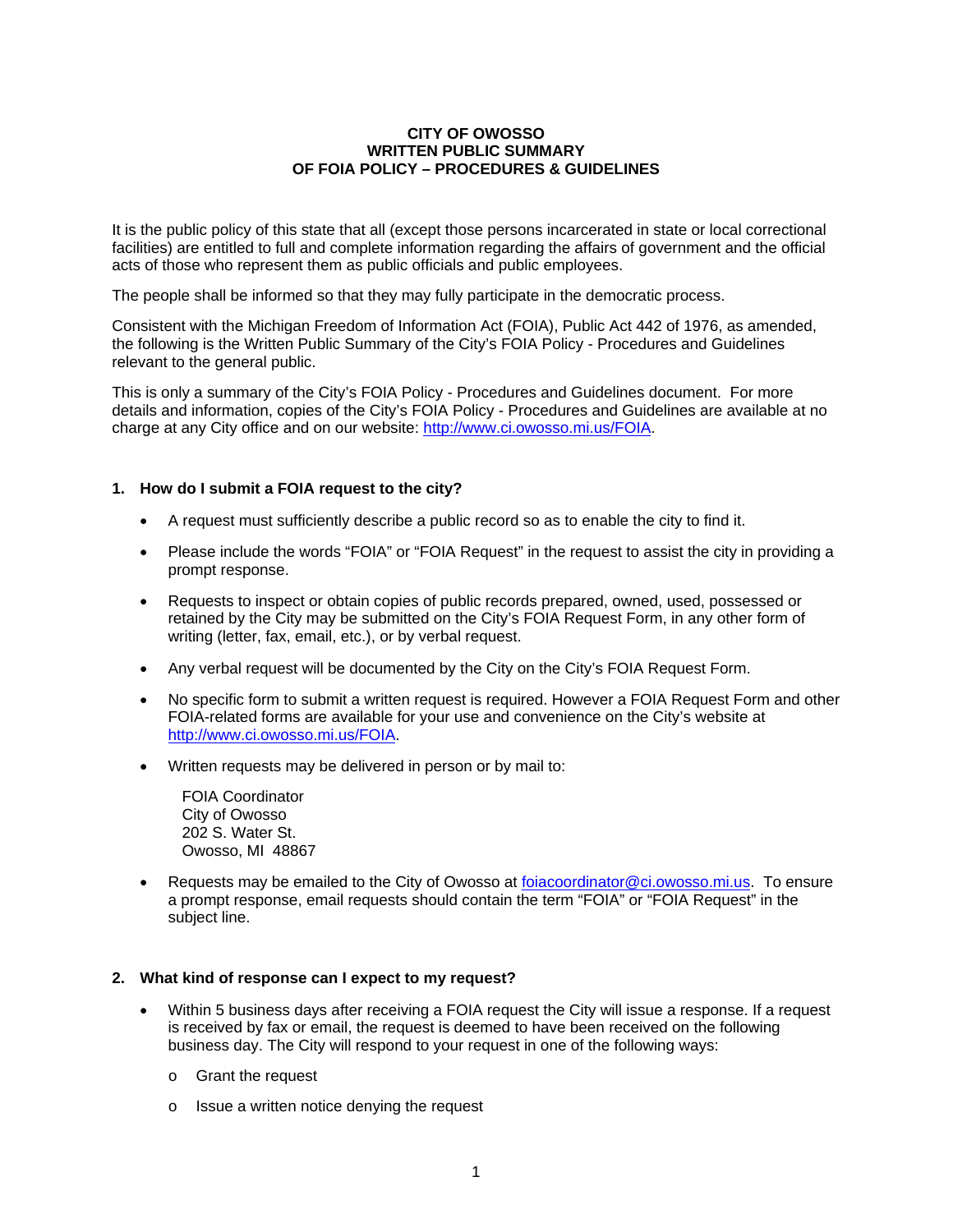- o Grant the request in part and issue a written notice denying in part the request
- $\circ$  Issue a notice indicating that due to the nature of the request the City needs an additional 10 business days to respond
- o Issue a written notice indicating that the public record requested is available at no charge on the City's website
- If the request is granted, or granted in part, the City will ask that payment be made for the allowable fees associated with responding to the request before the public record is made available.
- If the cost of processing the request is expected to exceed \$50, or if you have not paid for a previously granted request, the City will require a deposit before processing the request.

#### **3. What are the City's deposit requirements?**

- If the City has made a good faith calculation that the total fee for processing the request will exceed \$50.00, the City will require that you provide a deposit in the amount of 50% of the total estimated fee. When the City requests the deposit, it will provide you a non-binding best efforts estimate of how long it will take to process the request after you have paid your deposit.
- If the City receives a request from a person who has not paid the City for copies of public records made in fulfillment of a previously granted written request, the City will require a deposit of 100% of the estimated processing fee before it begins to search for the public record for any subsequent written request when all of the following conditions exist:
	- $\circ$  The final fee for the prior written request is not more than 105% of the estimated fee;
	- $\circ$  The public records made available contained the information sought in the prior written request and remain in the City's possession;
	- $\circ$  The public records were made available to the individual, subject to payment, within the best effort time frame estimated by the City to provide the records;
	- $\circ$  Ninety (90) days have passed since the City notified the individual in writing that the public records were available for pickup or mailing;
	- o The individual is unable to show proof of prior payment to the City; and
	- o The City has calculated an estimated detailed itemization that is the basis for the current written request's increased fee deposit.
- The City will not require the 100% estimated fee deposit if any of the following apply:
	- o The person making the request is able to show proof of prior payment in full to the City;
	- o The City is subsequently paid in full for all applicable prior written requests; or
	- o Three hundred sixty five (365) days have passed since the person made the request for which full payment was not remitted to the City.

#### **4. How does the City calculate FOIA processing fees?**

The Michigan FOIA statute permits the City to charge for the following costs associated with processing a request: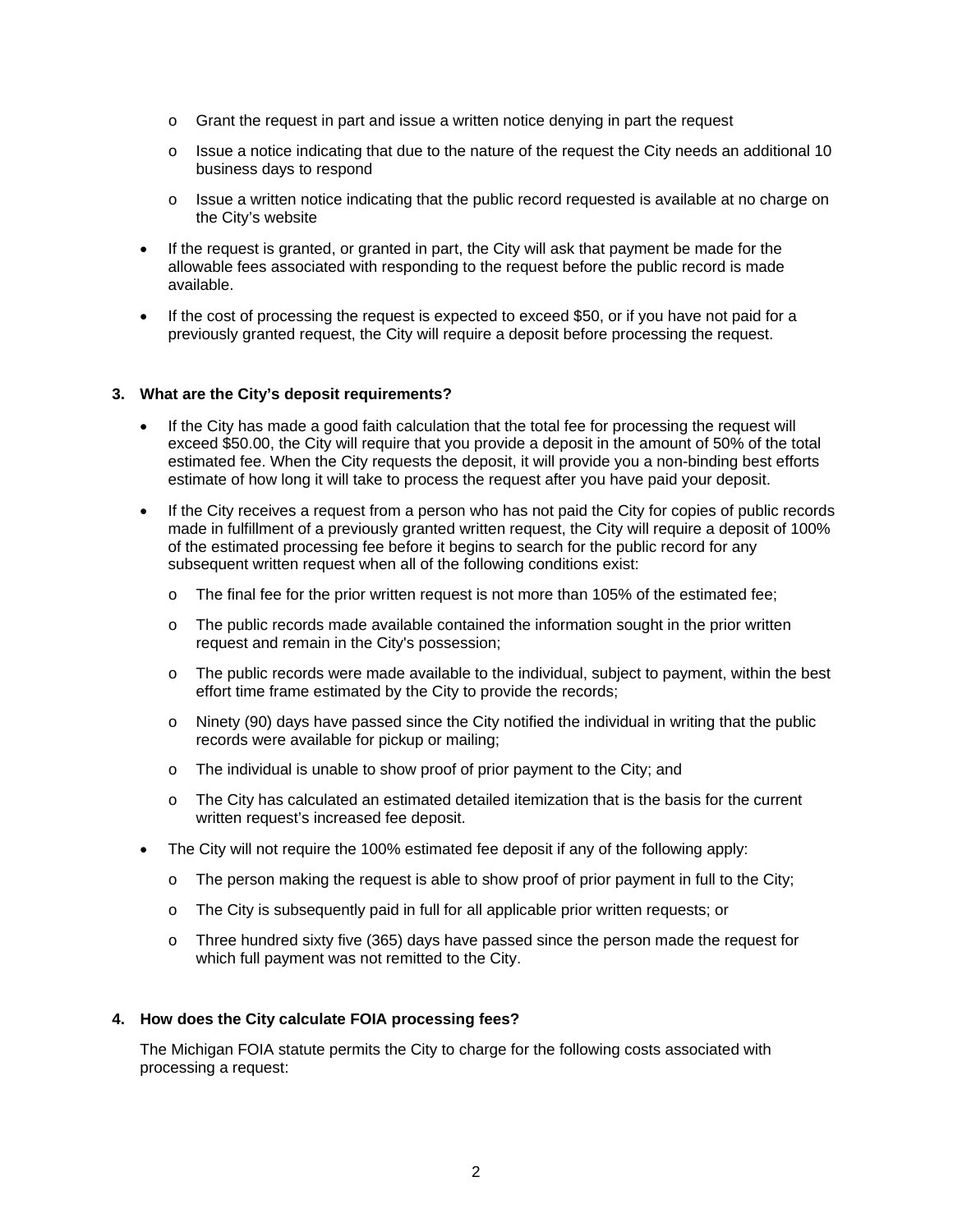- Labor costs associated with copying or duplication, which includes making paper copies, making digital copies, or transferring digital public records to non-paper physical media or through the Internet.
- Labor costs associated with searching for, locating and examining a requested public record, when failure to charge a fee will result in unreasonably high costs to the City.
- Labor costs associated with a review of a record to separate and delete information exempt from disclosure, when failure to charge a fee will result in unreasonably high costs to the City.
- The cost of copying or duplication, not including labor, of paper copies of public records. This may include the cost for copies of records already on the city's website if you ask for the city to make copies.
- The cost of computer discs, computer tapes or other digital or similar media when the requester asks for records in non-paper physical media. This may include the cost for copies of records already on the city's website if you ask for the city to make copies.
- The cost to mail or send a public record to a requestor.

### *Labor Costs*

- All labor costs will be estimated and charged in 15-minute increments, with all partial time increments rounded down. If the time involved is less than 15 minutes, there will be no charge.
- Labor costs will be charged at the hourly wage of the lowest-paid City employee capable of doing the work in the specific fee category, regardless of who actually performs work.
- Labor costs will also include a charge to cover or partially cover the cost of fringe benefits. City may add up to 50% to the applicable labor charge amount to cover or partially cover the cost of fringe benefits, but in no case may it exceed the actual cost of fringe benefits.
- Overtime wages will not be included in labor costs unless agreed to by the requestor; overtime costs will not be used to calculate the fringe benefit cost.
- Contracted labor costs will be charged at the hourly rate of \$48.90 (6 times the state minimum hourly wage).
- A labor cost will not be charged for the search, examination, review and the deletion and separation of exempt from nonexempt information unless failure to charge a fee would result in unreasonably high costs to the City. Costs are unreasonably high when they are excessive and beyond the normal or usual amount for those services compared to the City's usual FOIA requests, because of the nature of the request in the particular instance. The City must specifically identify the nature of the unreasonably high costs in writing.

#### *Copying and Duplication*

The City must use the most economical method for making copies of public records, including using double-sided printing, if cost-saving and available.

*Non-paper Copies on Physical Media* 

- The cost for records provided on non-paper physical media, such as computer discs, computer tapes or other digital or similar media will be at the actual and most reasonably economical cost for the non-paper media.
- This cost will be charged only if the City has the technological capability necessary to provide the public record in the requested non-paper physical media format.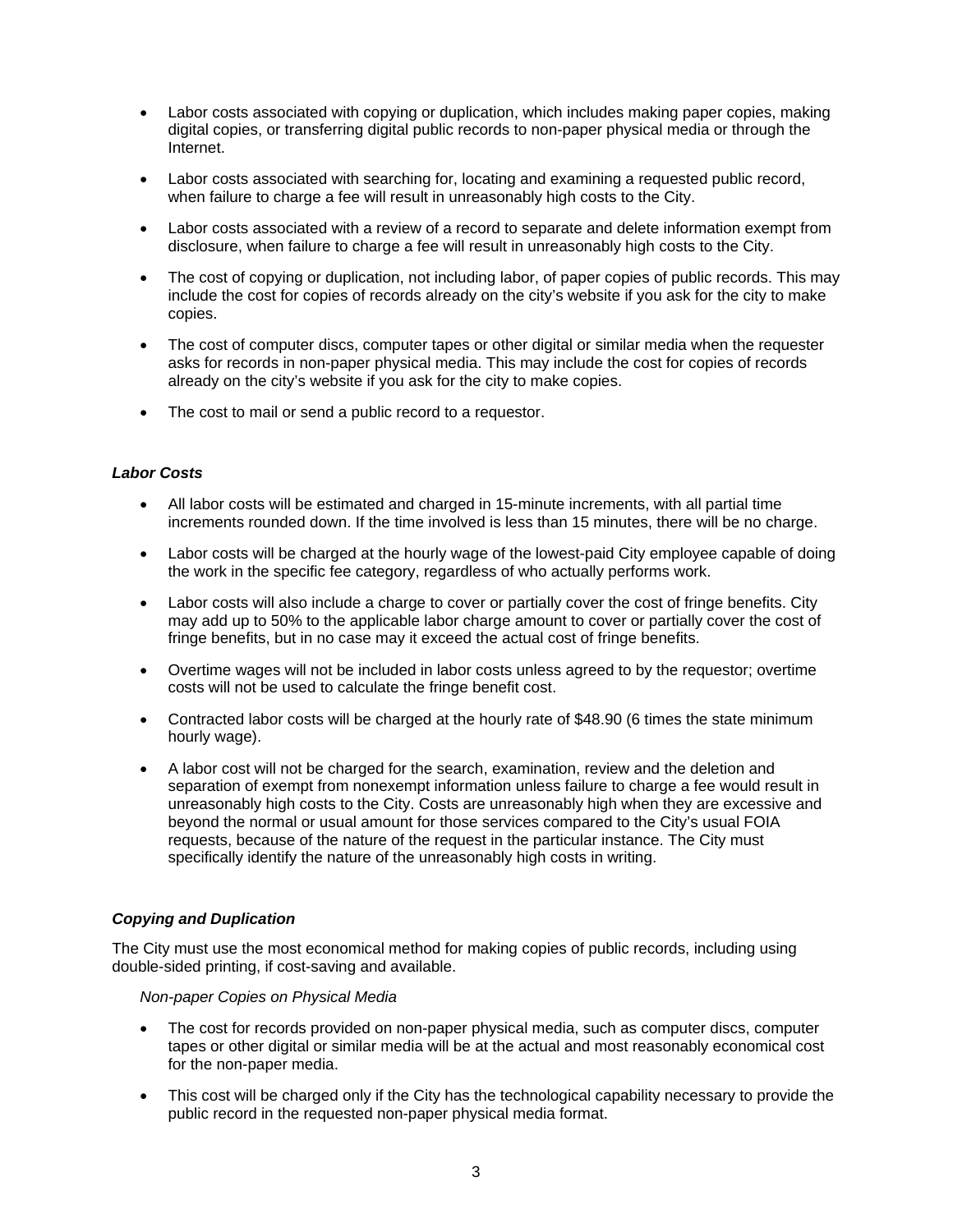# *Paper Copies*

- Paper copies of public records made on standard letter (8  $\frac{1}{2}$  x 11) or legal (8  $\frac{1}{2}$  x 14) sized paper will not exceed \$.10 per sheet of paper.
- Copies for non-standard sized sheets of paper will reflect the actual cost of reproduction.

# *Mailing Costs*

- The cost to mail public records will use a reasonably economical and justified means.
- The City may charge for the least expensive form of postal delivery confirmation.
- No cost will be made for expedited shipping or insurance unless you request it.

# *Waiver of Fees*

The cost of the search for and copying of a public record may be waived or reduced if in the sole judgment of the FOIA Coordinator a waiver or reduced fee is in the public interest because it can be considered as primarily benefitting the general public. The FOIA coordinator may identify specific records or types of records it deems should be made available for no charge or at a reduced cost.

# **5. How do I qualify for an indigence discount on the fee?**

The City will discount the first \$20.00 of fees for a request if you submit an affidavit stating that you are:

- Indigent and receiving specific public assistance; or
- If not receiving public assistance, stating facts demonstrating an inability to pay because of indigence.

You are not eligible to receive the \$20.00 discount if you:

- Have previously received discounted copies of public records from the City twice during the calendar year; or
- Are requesting information on behalf of other persons who are offering or providing payment to you to make the request.

An affidavit is sworn statement. For your convenience, the City has provided an Affidavit of Indigence for the waiver of FOIA fees and is available on the City's website: http://www.ci.owosso.mi.us/FOIA

# **6. May a nonprofit organization receive a discount on the fee?**

A nonprofit organization advocating for developmentally disabled or mentally ill individuals that is formally designated by the state to carry out activities under subtitle C of the federal developmental disabilities assistance and bill of rights act of 2000, Public Law 106-402, and the protection and advocacy for individuals with mental illness act, Public Law 99-319, may receive a \$20.00 discount if the request meets all of the following requirements in the Act:

- Is made directly on behalf of the organization or its clients.
- Is made for a reason wholly consistent with the mission and provisions of those laws under section 931 of the mental health code, 1974 PA 258, MCL 330.1931.
- Is accompanied by documentation of its designation by the state, if requested by the public body.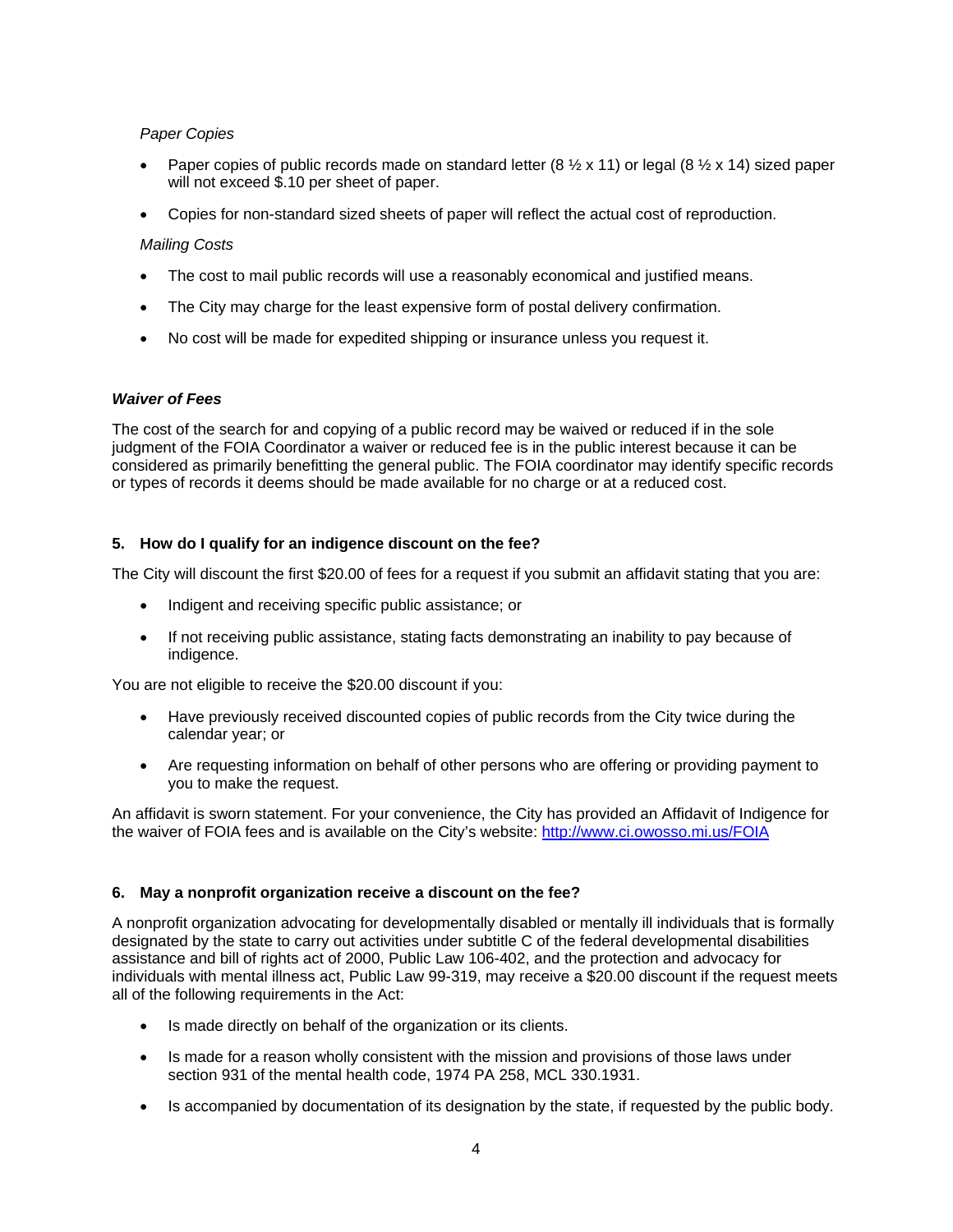# **7. How may I challenge the denial of a public record or an excessive fee?**

### *Appeal of Denial of a Public Record*

If you believe that all or a portion of a public record has not been disclosed or has been improperly exempted from disclosure, you may appeal to the City Manager by filing a written appeal of the denial with the office of the City Manager.

The appeal must be in writing, specifically state the word "appeal," and identify the reason or reasons you are seeking a reversal of the denial. You may use the City FOIA Appeal Form labeled "Appeal of Denial", which is available on the City's website: http://www.ci.owosso.mi.us/FOIA

Within 10 business days of receiving the appeal the City Manager will respond in writing by:

- Reversing the disclosure denial;
- Upholding the disclosure denial; or
- Reverse the disclosure denial in part and uphold the disclosure denial in part.

Whether or not you submitted an appeal of a denial to the City Manager, you may file a civil action in Circuit Court within 180 days after the City's final determination to deny your request. If you prevail in the civil action the court will award you reasonable attorneys' fees, costs and disbursements. If the court determines that the City acted arbitrarily and capriciously in refusing to disclose or provide a public record, the court shall award you damages in the amount of \$1,000.

### *Appeal of an Excess FOIA Processing Fee*

If you believe that the fee charged by the City to process your FOIA request exceeds the amount permitted by state law, you must first appeal to the City Manager by filing a written appeal for a fee reduction to the office of the City Manager.

The appeal must specifically state the word "appeal" and identify how the required fee exceeds the amount permitted. You may use the City FOIA Appeal Form labeled "Appeal of Fee", which is available at the City Hall and on the City's website: http://www.ci.owosso.mi.us/FOIA

Within 10 business days after receiving the appeal, the City Manager will respond in writing by:

- Waiving the fee;
- Reducing the fee and issue a written determination indicating the specific basis that supports the remaining fee;
- Upholding the fee and issue a written determination indicating the specific basis that supports the required fee; or
- Issuing a notice detailing the reason or reasons for extending for not more than 10 business days the period during which the City Manage will respond to the written appeal.

Within 45 days after receiving notice of the City Manager's determination of the processing fee appeal, you may commence a civil action in Circuit Court for a fee reduction. If you prevail in the civil action by receiving a reduction of 50% or more of the total fee, the court may award all or appropriate amount of reasonable attorneys' fees, costs and disbursements. If the court determines that the City acted arbitrarily and capriciously by charging an excessive fee, court may also award you punitive damages in the amount of \$500.